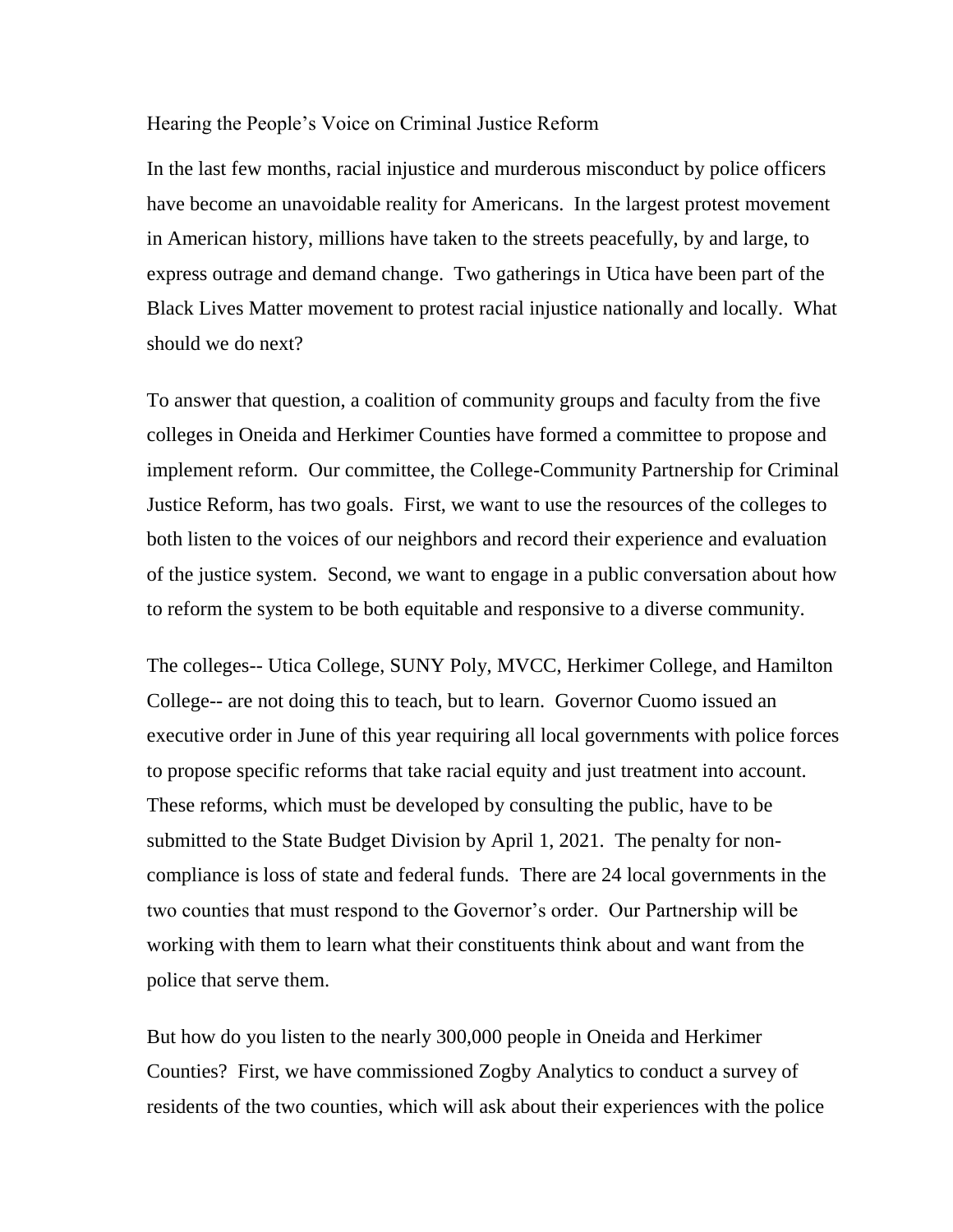and other justice agencies and get their opinions of reform proposals. While a random sample survey will tell us what people think in the two counties, generally, it does not give everyone a chance to be heard. To do that, we are partnering with United Way of the Mohawk Valley to use their 211 system, which will allow anyone with a phone to take the survey by text. Once local governments spread the word about the 211option, they will be able to hear the voices of their immediate neighbors. Importantly, however, all survey responses will be anonymous.

Surveys are a very useful tool for getting a sense of public opinion and experience, but they are limited in the way they can communicate complex ideas about public policy. To develop a conversation about reform we have planned a series of public discussions led by faculty and community leaders that will be available on the web and also broadcast on TV locally, from 7pm to 8pm every Wednesday for 7 weeks starting September  $23<sup>rd</sup>$ . An  $8<sup>th</sup>$  discussion, focusing on specific reforms, is scheduled for early next year. We urge those interested to use the web/zoom option so that they can comment and pose questions through the chat function. The series will be available on line at:<https://hamilton.zoom.us/j/95519564026>

## 1. 9/23 **BLACK LIVES MATTER: THE MOVEMENT AND ITS IMPORTANCE TO ALL OF US**.

#### 2. 9/30 **WHAT IS SYSTEMIC, OR INSTITUTIONAL RACISM?**

## 3. 10/7 **WHY IS DIVERSITY NOT ENOUGH? TRAINING AND BEST PRACTICES FOR POLICE REFORM**

4. 10/14 **UNDERSTANDING THE USE OF FORCE**

### 5. 10/21 **JUSTICE IN THE PROCESS: PROSECUTION, DEFENSE AND THE COURTS**

#### 6. 10/28 **PUNISHMENT, CORRECTIONS AND RE-ENTRY**

### 7. 11/4 **HOW ARE WE HANDLING DOMESTIC VIOLENCE AND MENTAL HEALTH INTERVENTIONS?**